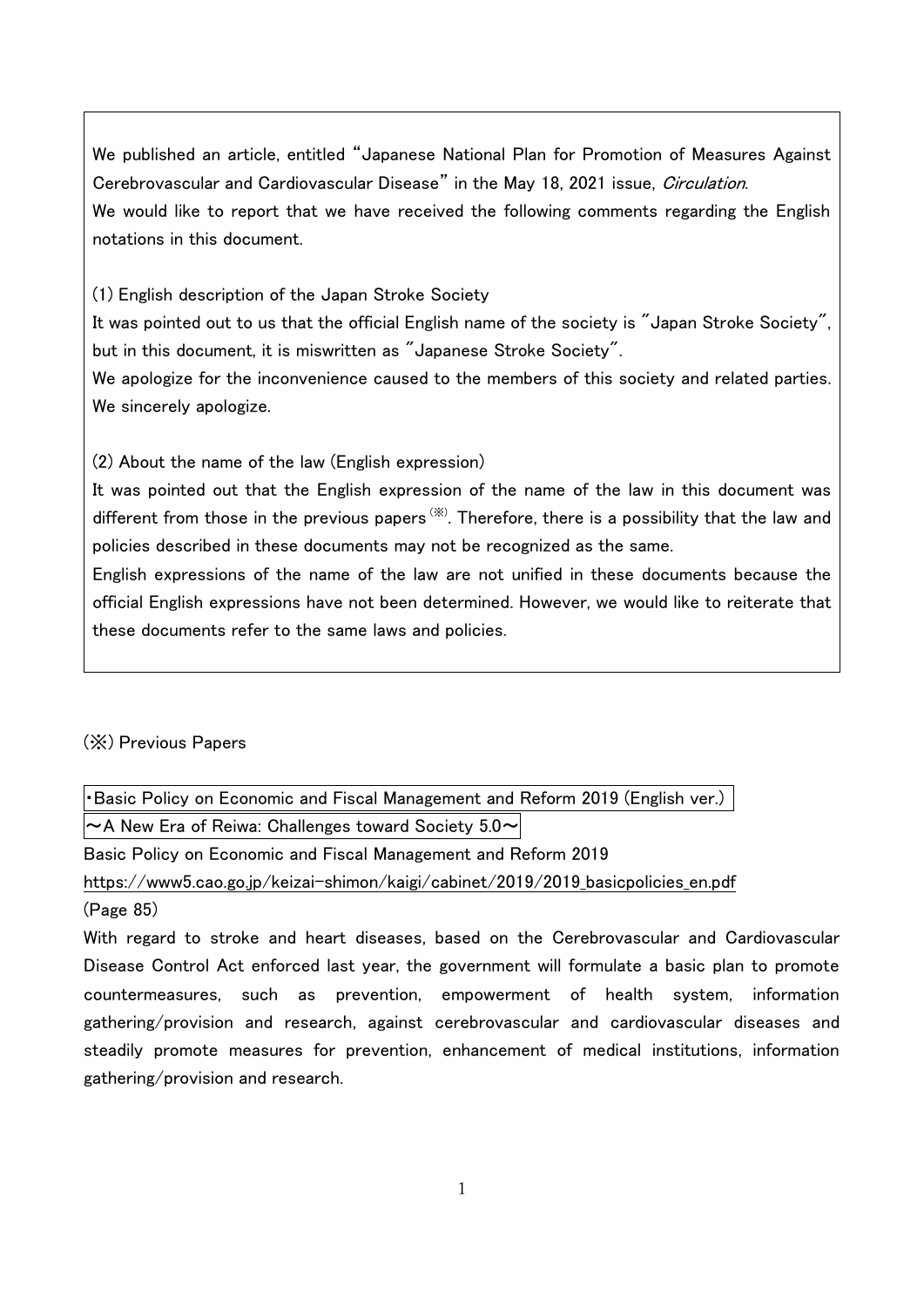・Approval of Stroke and Cardiovascular Disease Control Act in Japan: Comprehensive nationwide approach for prevention, treatment, and patients' support.

Nakayama H, Minematsu K, Yamaguchi T, Miyamoto S, Isobe M, Komuro I, Yazaki Y.

Int J Stroke. 2020; 15(1): 7-8.

DOI:<https://doi.org/10.1177/1747493019873549>

The Stroke and Cardiovascular Disease Control Act was enacted in Japan in December 2018. This law has become the first ever legislative countermeasure against stroke and cardiovascular disease in Japan.

Nationwide Actions Against Heart Failure Pandemic in Japan - What Should We Do From Academia?

Komuro I, Kaneko H, Morita H, Isobe M, Nakayama H, Minematsu K, Yamaguchi T, Yazaki Y. Circ J. 2019; 83(9): 1819-1821.

DOI: [https://doi.org/10.1253/circj.CJ-19-0562.](https://doi.org/10.1253/circj.CJ-19-0562)

Heart failure pandemic is rapidly approaching in Japan, requiring nationwide actions. In particular, the Japanese Circulation Society and related societies launched the Stroke and Cardiovascular Disease Control Act, which was passed by the National Diet, as the first ever legislative policy measure against stroke and cardiovascular disease.

・Small but Steady Steps in Stroke Medicine in Japan

Toyoda K, Inoue M, Koga M

JAHA 2019;8:e013306

DOI:<https://doi.org/10.1161/JAHA.119.013306>

On the same day 316 years later (December 14, 2018), a Stroke and Cardiovascular Disease Control Act was proclaimed by the Japanese government to vanquish these national maladies

・Japanese National Plan for Promotion of Measures Against Cerebrovascular and Cardiovascular **Disease** 

Circulation. 2021; 143: 1929-1931

DOI:<https://doi.org/10.1161/CIRCULATIONAHA.120.052737>

The Cerebrovascular and Cardiovascular Disease Control Act, of Japanese national law, was promulgated by a legislative act on December 14, 2018, and enacted on December 1, 2019.1 On the basis of the Cerebrovascular and Cardiovascular Disease Control Act, the Ministry of Health, Labour and Welfare, Japan, published the Japanese National Plan for Promotion of Measures Against Cerebrovascular and Cardiovascular Disease (Japanese National Plan) on October 27, 2020.